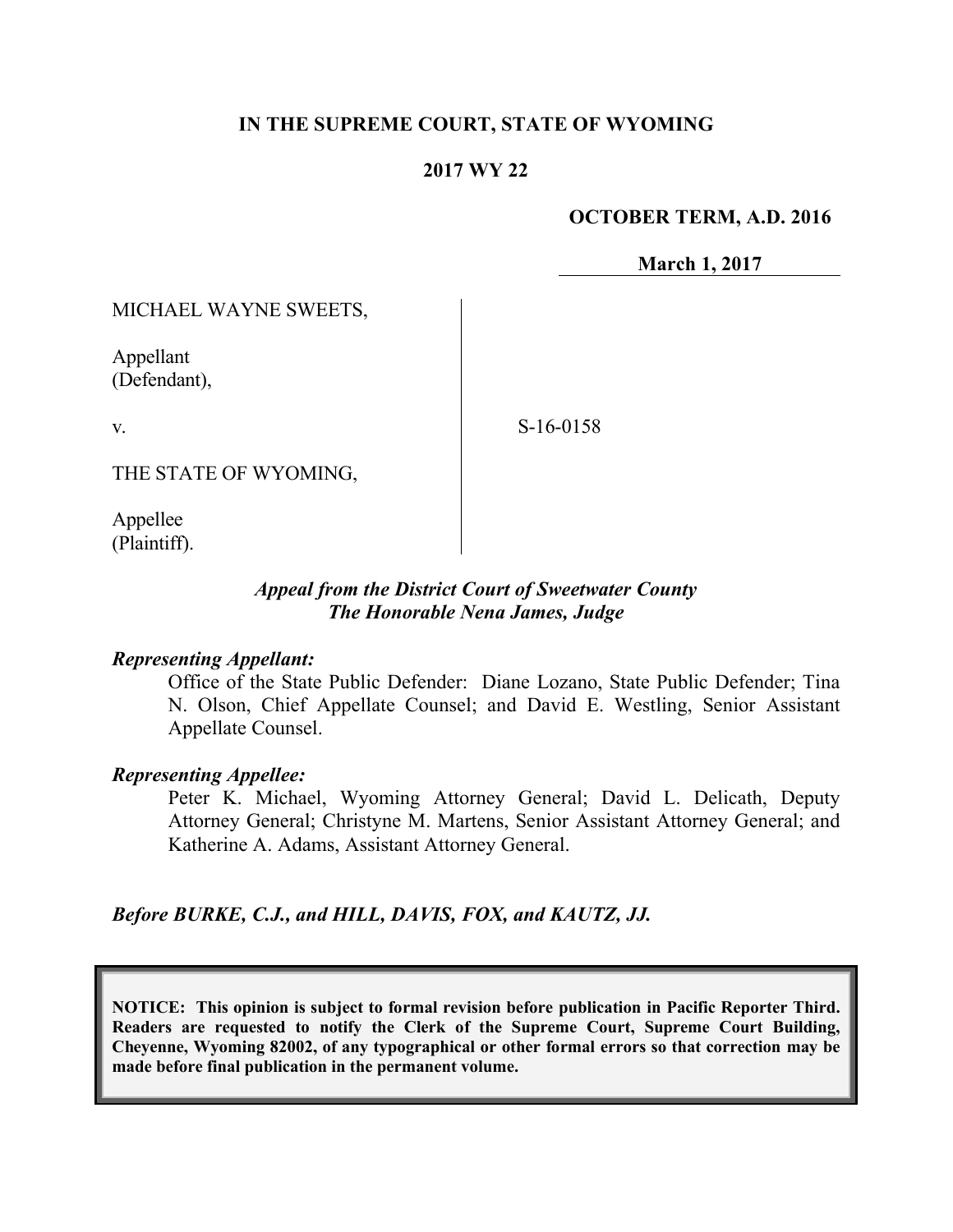**HILL,** Justice.

[¶1] Michael Wayne Sweets entered a conditional guilty plea to felony possession of methamphetamine. Mr. Sweets reserved the right to challenge the denial of his motion to suppress, hence this appeal. We will affirm.

## **ISSUE**

[¶2] Mr. Sweets presents one issue:

The search of Mr. Sweets' person without a warrant or probable cause was a violation of the prohibition of unreasonable searches as set out by the Fourth and Fourteenth Amendments to the United States Constitution and the trial court's refusal to suppress the fruits of that search constitutes reversible error.

# **FACTS**

[¶3] On October 27, 2015, the Rock Springs police department and the Wyoming Department of Criminal Investigation together executed an arrest warrant on Helen McCaulley and investigated a tip that Matthew Sweets had bought methamphetamine within the last 24 hours. Mr. Sweets and Ms. McCaulley are engaged to be married.

[¶4] As law enforcement arrived at Ms. McCaulley's home to execute the warrant, they were surprised to find Mr. Sweets leaving. Detective Jason Mower told Mr. Sweets they needed to talk. Detective Mower told Mr. Sweets he was not under arrest, advised Mr. Sweets of his rights, and began to tell him about the tip that Mr. Sweets bought drugs the night before. Mr. Sweets denied any involvement in drug activity. Detective Mower told Mr. Sweets that he would get a search warrant if he did not cooperate and told Mr. Sweets to keep his hands out of his pockets. He allowed Mr. Sweets to go in the home to get a cigarette, which he came back outside to smoke. Another detective stayed with Mr. Sweets while Detective Mower went to speak to DCI Agent Cody Ruiz, who was executing the warrant inside the home. During their brief conversation, Agent Ruiz asked if Detective Mower had done a pat-down search, to which Detective Mower said "no." Agent Ruiz questioned this and asked, "Why not, it's officer safety isn't it?"

[¶5] Agent Ruiz then came outside to speak to Mr. Sweets. According to the agent, Mr. Sweets kept reaching into his front pants pocket, which prompted Agent Ruiz to do a pat-down of the waist area. Immediately, Agent Ruiz felt a "large bulge on both sides of [Mr. Sweets'] pockets," and after asking what it was, Mr. Sweets removed both methamphetamine and marijuana from his pants pocket.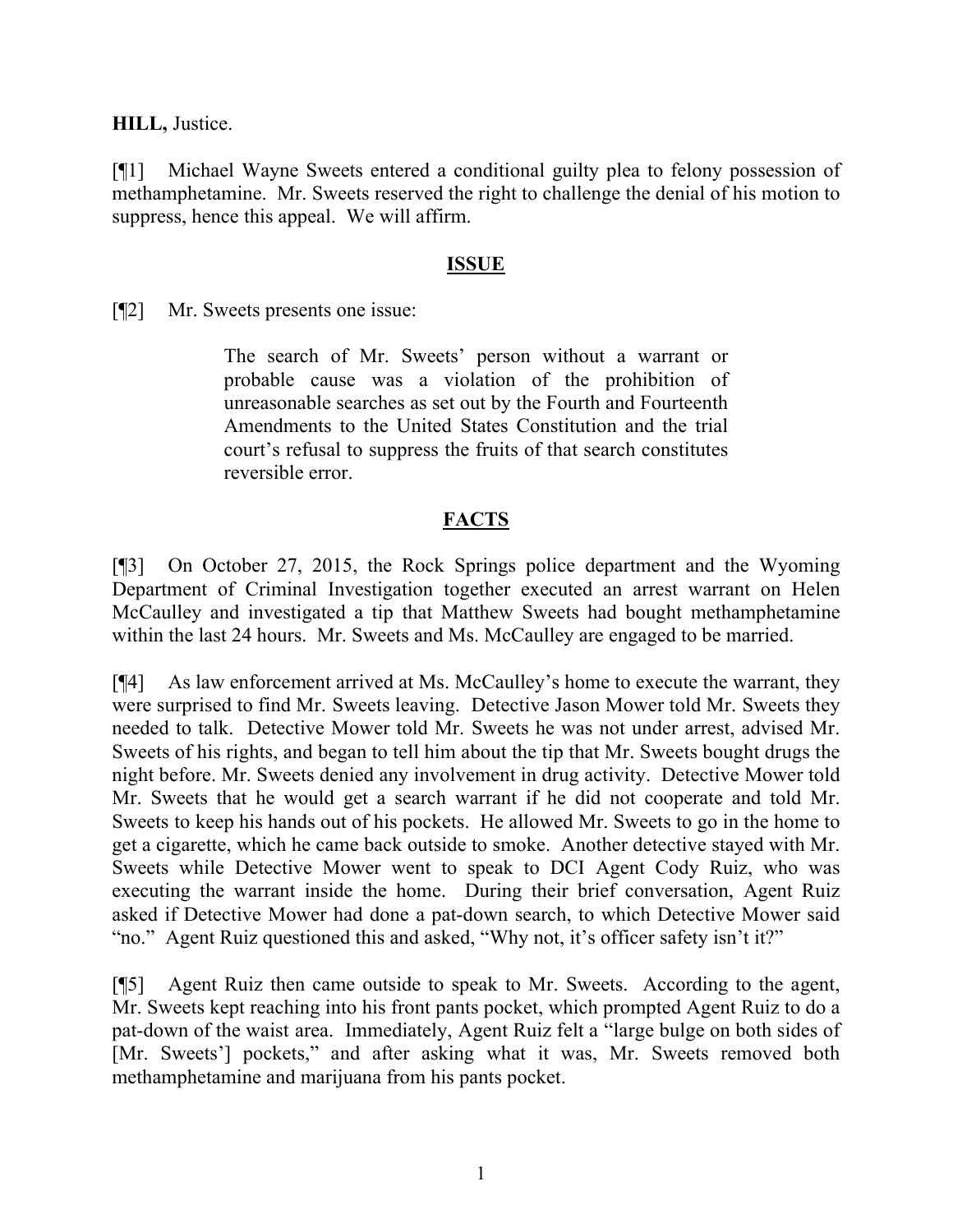[¶6] The next day, Mr. Sweets was charged by criminal information with two crimes: (1) felony possession of methamphetamine (over 3 grams), and (2) possession of marijuana (a third offense felony). In February of 2016, Mr. Sweets filed a motion to suppress, which was denied based on a totality of the circumstances. The court explained:

> 8. Based on a totality of the circumstances, Special Agent Ruiz was justified in conducting a warrantless patdown search of Defendant for officer safety reasons. *See generally Terry v. Ohio,* 392 U.S. 1 (1968); *Speten v. State,*  2008 WY 63, 185 P.3d 25 (Wyo. 2008). Ruiz's interaction with Defendant was a rapidly evolving situation. Defendant was wearing a baggy sweatshirt and pants and appeared to be very nervous. He was making furtive movements and repeatedly disregarded commands from both Mower and Ruiz to keep his hands away from his waist area and out of his pockets. At the time of the pat-down search of Defendant, the officers had at least a reasonable suspicion, if not probable cause, to believe Defendant was or recently had been involved in an illegal drug transaction. Moreover, Special Agent Ruiz's concerns regarding his personal safety, as well as the safety of fellow officers, were reasonable under the totality of the circumstances.

[¶7] Soon after the court issued its ruling on the motion, the parties reached a plea agreement wherein Mr. Sweets pleaded guilty to felony possession of methamphetamine and reserved his right to challenge the denial of the motion to suppress. The marijuana charge was dismissed. Mr. Sweets was sentenced to 3-4 years with credit for 122 days served. This appeal followed.

### **DISCUSSION**

[¶8] Mr. Sweets argues that the district court erred when it denied his motion to suppress because the pat-down search amounted to an illegal warrantless search. While Mr. Sweets agrees that in certain situations an officer may perform a warrantless patdown search, he contends that there were no exigent circumstances in his case to necessitate such a search.

> We review a district court's denial of a motion to suppress as follows: We review the district court's factual findings on a motion to suppress for clear error. We defer to those findings and view the evidence in the light most favorable to the prevailing party because the district court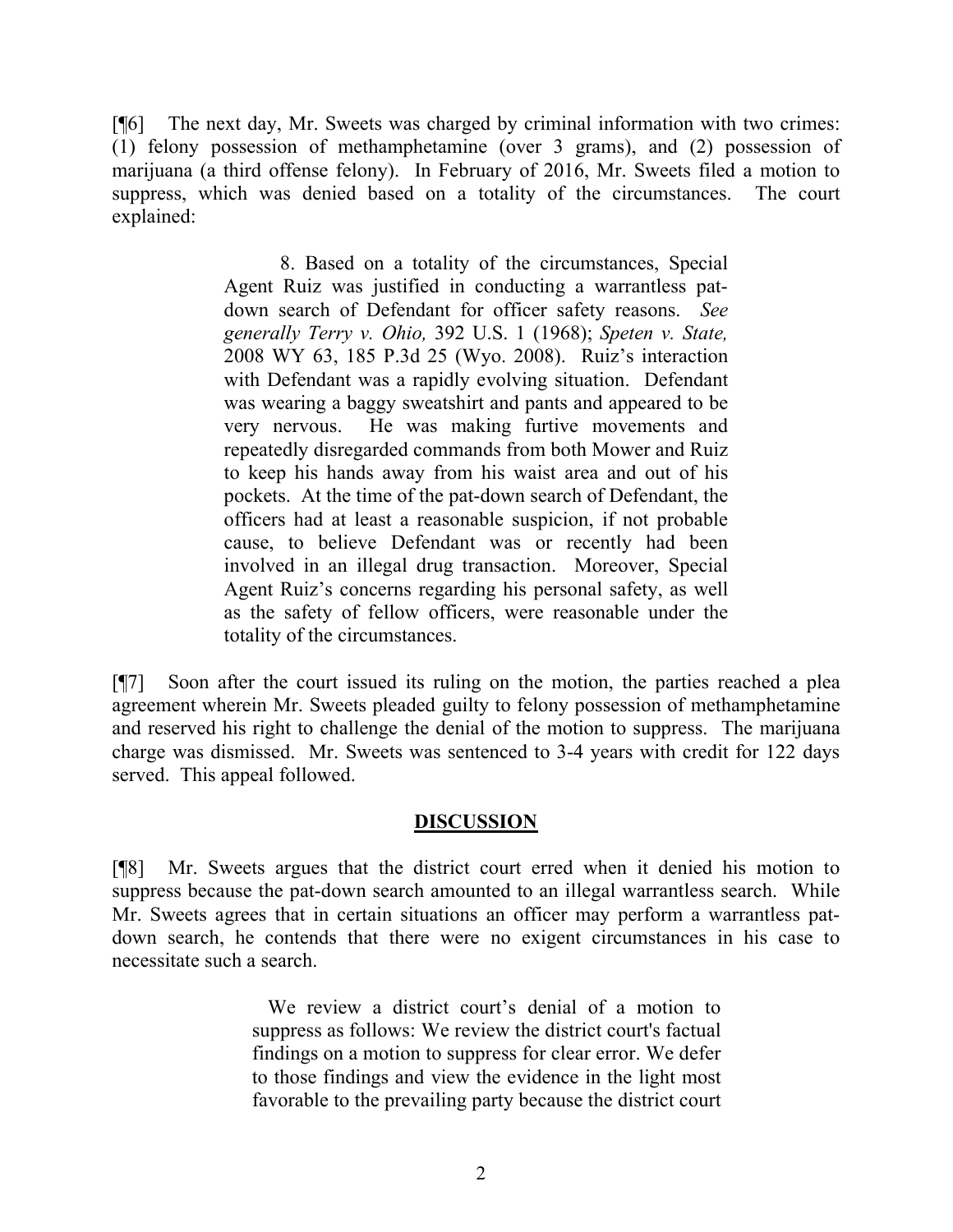is in the best position to weigh the evidence, assess the credibility of witnesses, and make the necessary inferences, deductions, and conclusions. However, "we review the ultimate determination regarding the constitutionality of a particular search or seizure de novo." *Sen*, ¶ 25, 301 P.3d at 117 (citing *Owens*, ¶ 8, 269 P.3d at 1095). See also *Lovato v. State*, 2010 WY 38, ¶ 11, 228 P.3d 55, 57-58 (Wyo. 2010) (quoting *Yoeuth v. State*, 2009 WY 61, ¶ 16, 206 P.3d 1278, 1282 (Wyo. 2009)); *Meadows v. State*, 2003 WY 37, ¶ 23, 65 P.3d 33, 40 (Wyo. 2003) (quoting *Gehnert v. State*, 956 P.2d 359, 362 (Wyo. 1998)).

*Hunnicutt-Carter v. State*, 2013 WY 103, ¶ 20, 308 P.3d 847, 852 (Wyo. 2013); see also *Phelps v. State*, 2012 WY 87, ¶ 19, 278 P.3d 1148, 1153 (Wyo. 2012).

*Klomliam v. State*, 2014 WY 1, ¶ 14, 315 P.3d 665, 668-669 (Wyo. 2014).

*Engdahl v. State*, 2014 WY 76, ¶ 9, 327 P.3d 114, 117 (Wyo. 2014).

[¶9] The Fourth Amendment protects "[t]he right of the people to be secure in their persons, houses**,** papers, and effects, against unreasonable searches and seizures[.]" U.S. Const. amend. IV. We have explained:

> An investigatory stop represents a seizure which implicates the Fourth Amendment and, therefore, requires the presence of specific, articulable facts which, taken together with rational inferences, give rise to a reasonable suspicion that a person has committed or may be committing a criminal offense. *Putnam v. State*, 995 P.2d 632, 637 (Wyo. 2000) (citing *Terry v. Ohio*, 392 U.S. 1, 21, 88 S. Ct. 1868, 1880, 20 L. Ed. 2d 889 (1968); *Wilson v. State*, 874 P.2d 215, 219-20 (Wyo. 1994)). A dual inquiry exists for evaluating the reasonableness of an investigatory stop: (1) whether the officer's actions were justified at the inception; and (2) whether it was reasonably related in scope to the circumstances that justified the interference in the first instance. *Putnam*, 995 P.2d at 637 (citing *United States v. Hensley*, 469 U.S. 221, 228, 105 S.Ct. 675, 680, 83 L.Ed.2d 604 (1985); *Terry*, 392 U.S. at 20-21, 88 S.Ct. at 1879; *Wilson*, 874 P.2d at 223). An officer's conduct is judged by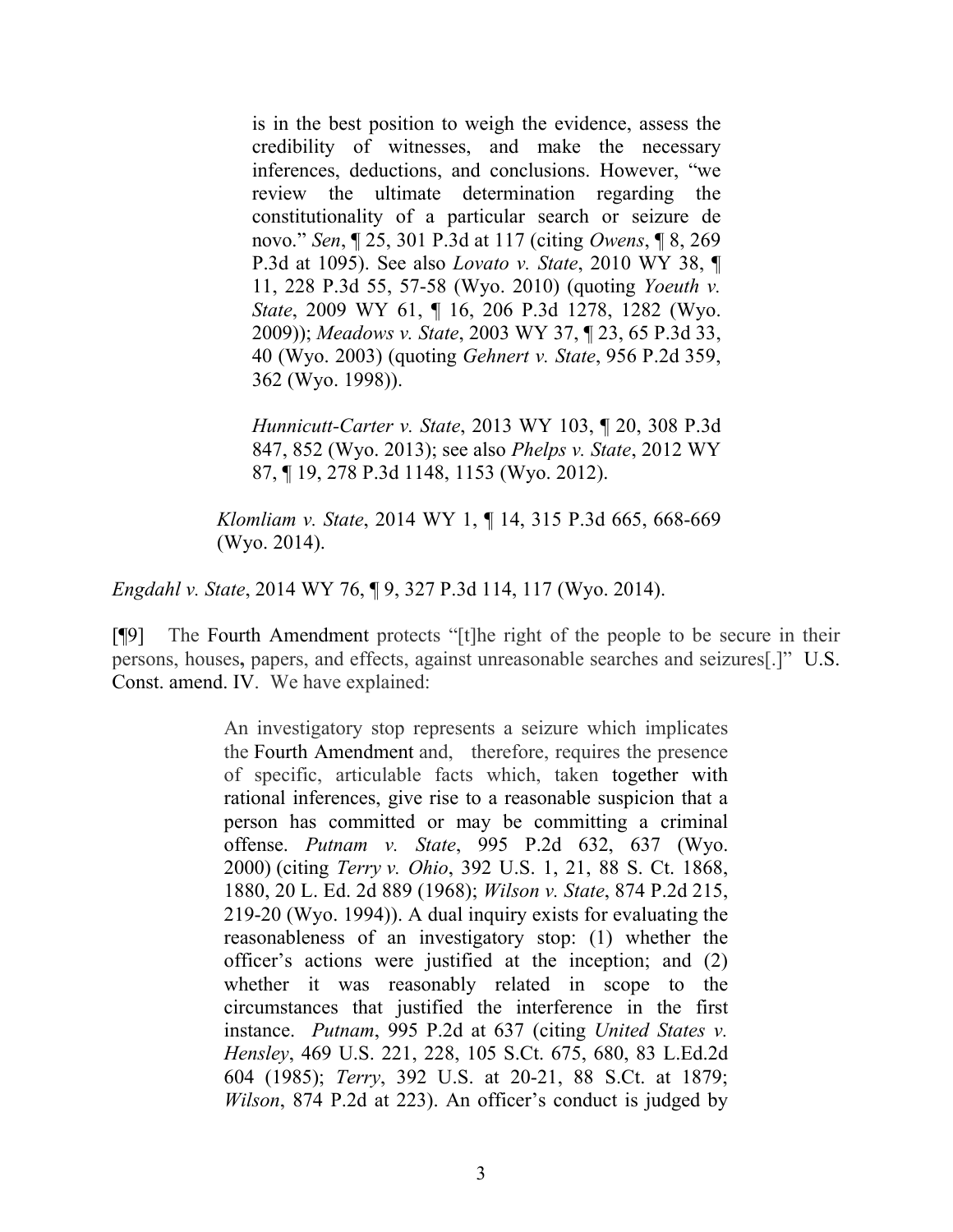an objective standard taking into account the totality of the circumstances. *Putnam*, 995 P.2d at 637 (citing *Terry*, 392 U.S. at 21-22, 88 S. Ct. at 1879-81; *United States v. Lang*, 81 F.3d 955, 965 (10th Cir. 1996)); *see also Martindale v. State*, 2001 WY 52, ¶ 11, 24 P.3d 1138, 1141 (Wyo. 2001).

*LaPlant v. State,* 2006 WY 154, ¶ 14, 148 P.3d 4, 7 (Wyo. 2006). In this case, Mr. Sweets does not dispute that he was seized, but rather his dispute centers on whether or not Agent Ruiz's pat-down search was a pretext to search him for drugs. The legitimacy of a pat-down search or a frisk for weapons is guided by the same inquiry dictated by the standards set forth for determining the validity of a detention stop. *Terry v. Ohio,* 392 U.S. 1, 19-20, 88 S. Ct. 1878-79 (1968). The Supreme Court said in *Terry:*

> The officer need not be absolutely certain that the individual is armed; the issue is whether a reasonably prudent man in the circumstances would be warranted in the belief that his safety or that of others was in danger. [Citations and footnote omitted] And in determining whether the officer acted reasonably in such circumstances, due weight must be given, not to his inchoate and unparticularized suspicion or "hunch," but to the specific reasonable inferences which he is entitled to draw from the facts in light of his experience. [Citation omitted]

*Putnam v. State*, 995 P.2d 632 at 637 (Wyo. 2000) (citing *Terry*, 392 U.S. at 27, 88 S. Ct. at 1883).

[¶10] Mr. Sweets argues that there were no exigent circumstances present to excuse a warrantless search on his person. He points to Detective Mower's initial decision to not pat him down before going into the house to speak with Agent Ruiz, and questions whether officer safety was an issue in the detective's mind. Indeed, the detective asked Mr. Sweets to keep his hands out of his pockets and away from his waistband. Mr. Sweets complied with that request. *"*And in determining whether the officer acted reasonably in such circumstances, due weight must be given, not to his inchoate and unparticularized suspicion or "hunch," but to the specific reasonable inferences which he is entitled to draw from the facts in light of his experience." *Terry*, 392 U.S. at 27, 88 S.Ct. at 1883.

[¶11] As the district court recognized, the investigation was evolving from the time Detective Mower spoke with Mr. Sweets all the way through Agent Ruiz's contact with him. The differences between Mr. Sweets' interactions with the two officers were quite different – while he complied with Detective Mower's requests to keep his hands away from his pockets/waistband, he did not comply with Agent Ruiz's similar requests.